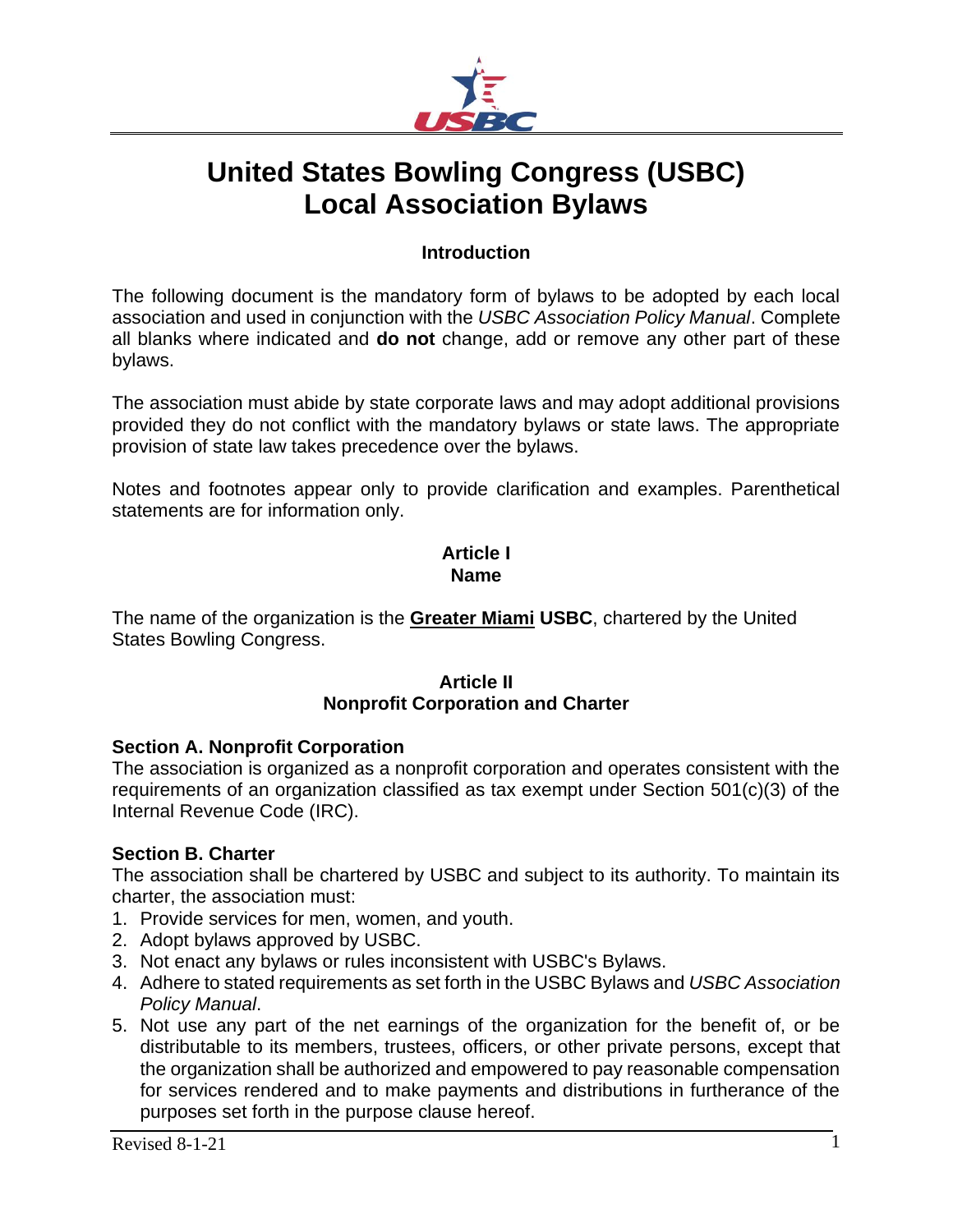

- 6. Not have a substantial part of the activities of the organization for carrying on of propaganda, or otherwise attempting to influence legislation, and the organization shall not participate in, or intervene in (including the publishing or distribution of statements) any political campaign on behalf of any candidate for public office.
- 7. Not carry on any other purposes not permitted to be carried on by an organization exempt from federal income tax under Section 501(c)(3) of the IRC, or corresponding section of any future federal tax code.

## **Section C. Charter Dissolution**

Upon termination of its charter, the association shall transfer all of its assets remaining after payment of its lawful obligations to the USBC association that is a 501(c)(3) taxexempt organization(s) serving the bowling centers previously under their jurisdiction.

If the named recipients are unwilling to accept the assets, are no longer qualified as 501(c)(3) organizations, or are no longer in existence, then the assets shall be distributed for one or more exempt purposes within the meaning of Section 501(c)(3) code, or shall be distributed to the federal government, or to a state or local government, for a public purpose.

If the organization fails to transfer its assets within 30 days of their termination, USBC shall be entitled to take whatever action it deems appropriate to ensure such transfer.

These requirements are applicable to all associations whose charter has been revoked as well as all current and future associations.

## **Article III Purpose**

The purposes of the association shall be to operate exclusively for charitable and educational purposes, including fostering national or international amateur sports competition within the meaning of Section 501(c)(3) of the IRC, or corresponding section of any future federal tax code, and to:

- 1. Provide equal opportunity for all in the sport of bowling without regard to race, religion, sex, sexual orientation, disability, national origin, or age.
- 2. Promote the game of american tenpins.
- 3. Conduct and support bowling competition.
- 4. Engage in any other activities permitted by an organization classified as tax exempt under Section 501(c)(3) of the IRC.

## **Article IV Membership and Dues**

Membership is in effect from August 1 through July 31 and is composed of:

1. **Adults** who have paid the appropriate USBC, state (if applicable) and local association dues; and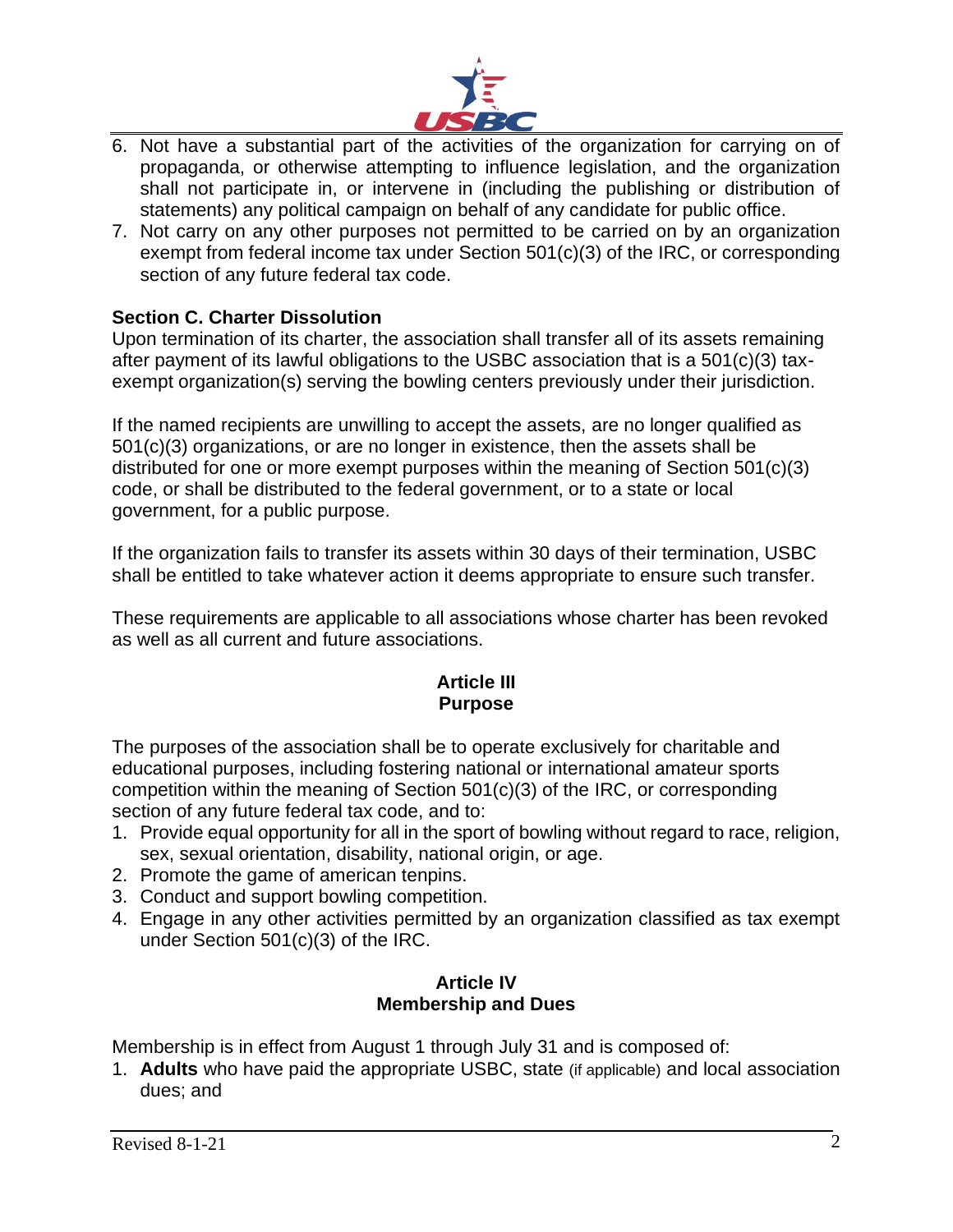

2. **Youth** who have paid the USBC standard youth dues and bowl in USBC Leagues in the association's jurisdiction.

Adults shall pay applicable membership dues, except as provided in Rules 100e(2) Mailo-Graphic League and 100e(3) Traveling League.

The board, adult members and youth representatives, by two-thirds vote, determine and adopt adult dues, if any.

Youth representatives consist of:

- 1. USBC youth members, at least 14 years of age, bowling in USBC Leagues within the association's jurisdiction.
- 2. One adult representative, who is a USBC member, from each certified youth league. (A league is not eligible for representation if it has not submitted a league application.)
- 3. One center representative, who is a USBC member, from each center having at least one certified youth league.

The annual adult standard membership dues are as follows:

| Local                          | \$9                                            |
|--------------------------------|------------------------------------------------|
| <b>State</b>                   | <b>\$</b> Choose an item. (Cannot exceed \$5.) |
| USBC adult standard membership | \$13.00                                        |
| Total                          | \$22                                           |

The annual USBC youth standard membership dues are \$4, state/local association dues are not allowed.

The board may waive all or part of adult local dues for:

- 1. Adult members of other USBC associations having a reciprocal agreement with the association.
- 2. Other groups, such as seniors, etc., as determined by the board.

The association cannot charge additional non-dues assessments.

Membership is not transferable.

# **Article V Board of Directors - Management**

## **Section A. Board Composition, Authority and Duties**

The management and governance of the association is vested in the board of directors, which includes the officer and director positions. The board, adult members and youth representatives determine:

- 1. The number of positions on the board.
- 2. Terms.
- 3. Term limits, if any: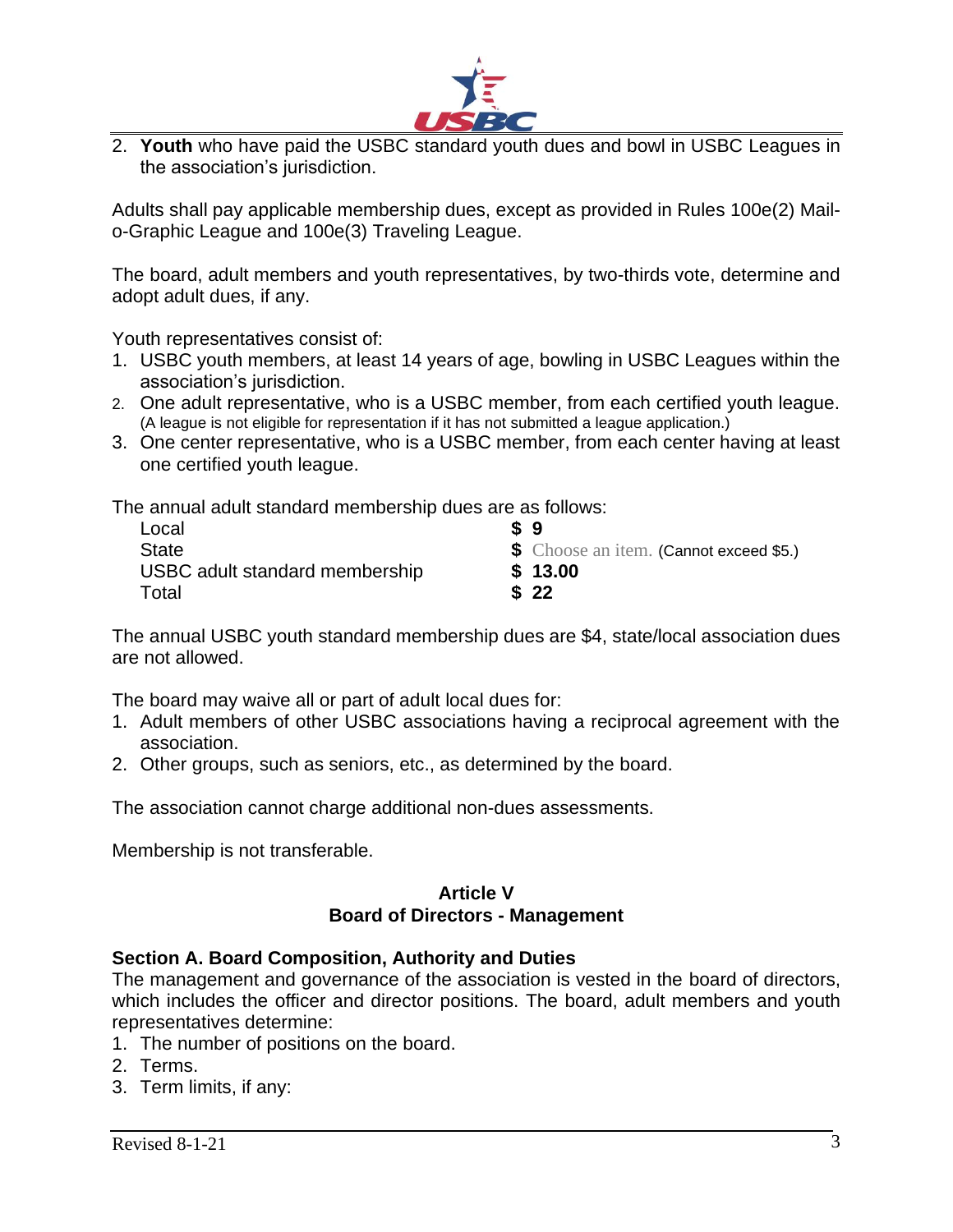

| The number of:                    |    |  |
|-----------------------------------|----|--|
| Officers is:                      |    |  |
| Directors:                        | q  |  |
| Total number of board members is: | 13 |  |

The board shall not engage in any acts constituting a conflict of interest. The board's duties include but are not limited to:

- 1. Enforce the bylaws.
- 2. Comply with the *USBC Association Policy Manual*.
- 3. Conduct championship level competition for:
	- a. **Adult.** Its member's constituency (men and women) and complying with state and local laws in their area.
	- b. **Youth.** All USBC youth members.
- 4. Implement USBC programs as requested.
- 5. Select/appoint the association manager.
- 6. Approve use of membership records.
- 7. Re-rate the league average of an association member when there is evidence the bowler's average does not represent the bowler's true ability.

8. Conduct suspension and reinstatement hearings if requested by USBC Headquarters. *(*See the Association Suspension Procedures Chapter of the *USBC Association Policy Manual* for re-rate, suspension, reinstatement, and appeal procedures.)

## **Section B. Eligibility**

A candidate for the board (elected or appointed) must be:

- 1. **Adult.**
	- a. A USBC member in good standing of the association at the time of election and throughout their term.
	- b. **Youth.** USBC youth member bowling in USBC Leagues within the association's jurisdiction.

Individuals eighteen (18) years old and over must be compliant with RVP requirements prior to working with youth or within 45 days of the start of their term, whichever occurs first and throughout their term.

- 2. Elected or appointed without regard to race, religion, sex, sexual orientation, disability, national origin, or age other than the minimum age of 14, unless state laws mandate a specific age, and be reasonably representative of the membership.
	- a. Any member of the board authorized to sign contracts or acting as a signatory on association accounts must be a minimum age of 18.
	- b. A maximum of three bowling center proprietors may serve on the board at one time. A proprietor is an individual who is the owner, partner, or corporate officer of a bowling center or group of bowling centers. Excluded from the definition of proprietor is an individual who owns 25% or less of the equity shares, or who is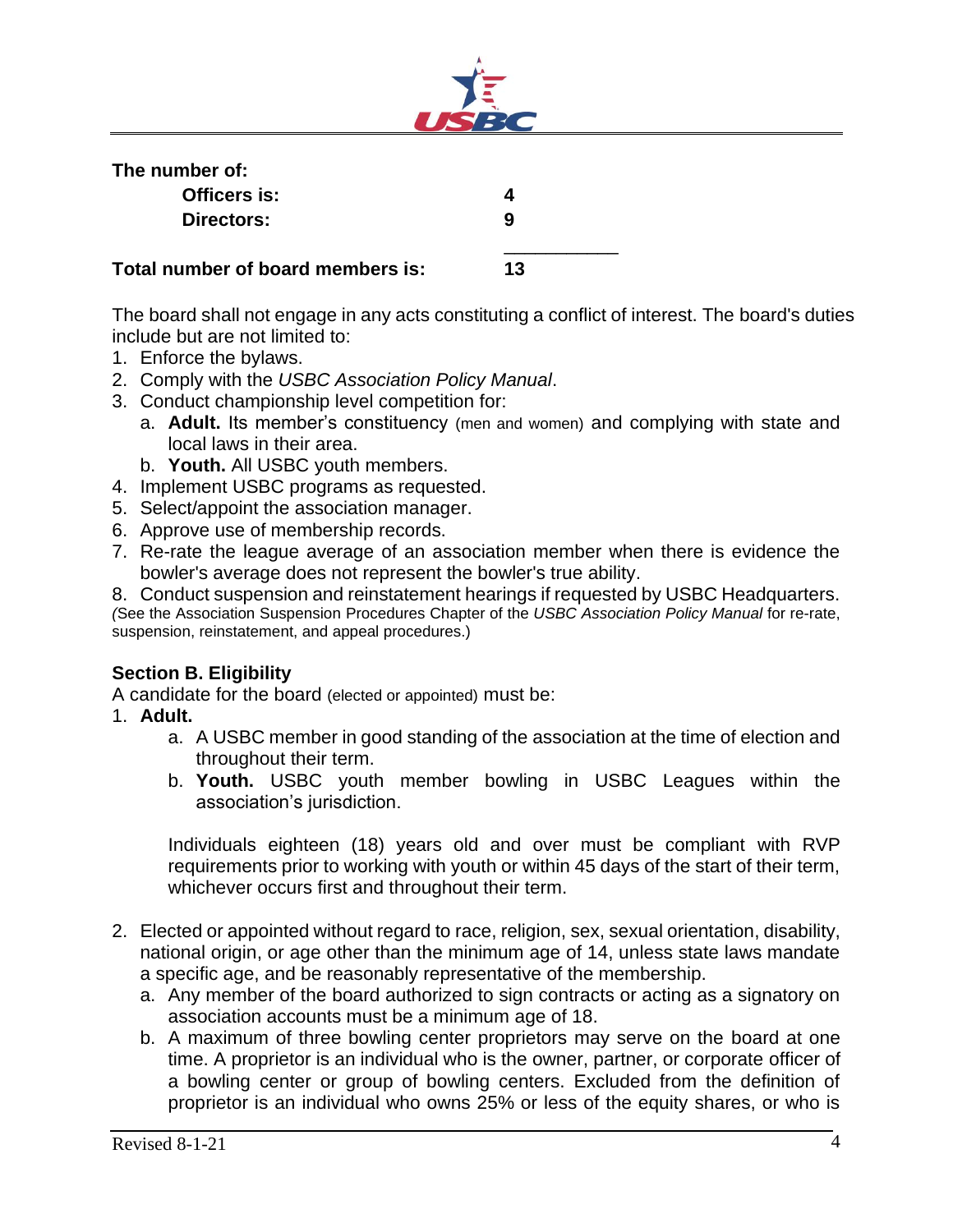

inactive in the management of the bowling center and remains so during a term as an officer or director.

Additional eligibility requirements, if any, are to be approved by the board, adult members and youth representatives.

A candidate for election or appointment as a Director of the Greater Miami USBC Association, Inc. must have attended at least one annual meeting within a two year period immediately preceding nomination.

## **Section C. Election of Directors**

All Directors are:

- 1. Elected by the board, adult members and youth representatives.
- 2. Elected by majority vote, unless plurality vote is adopted, by the board, adult members and youth representatives. **They are elected by Plurality vote.**
- 3. A slate.
- 4. Nominations from the floor.

Qualifications must be submitted in a format specified by the board.

Voting will be by those individuals present and voting and by ballot if there is more than one nominee for each position.

## **Section D. Term**

**The term for Directors is 3 years.** The number of years in a term, the number of terms allowed, and a stagger system are determined by the board, adult members and youth representatives. Insert stagger system here:

Stagger Group 1: President 3 Directors

Stagger Group 2: 1st Vice President 3 Directors

Stagger Group 3: 2nd Vice President Sergeant at Arms 3 Directors

## **Section E. Resignation, Removal, and Vacancies**

1. **Resignation.** A board member may resign from the board by providing written notice of resignation to the president or, in the case of the president, to the board.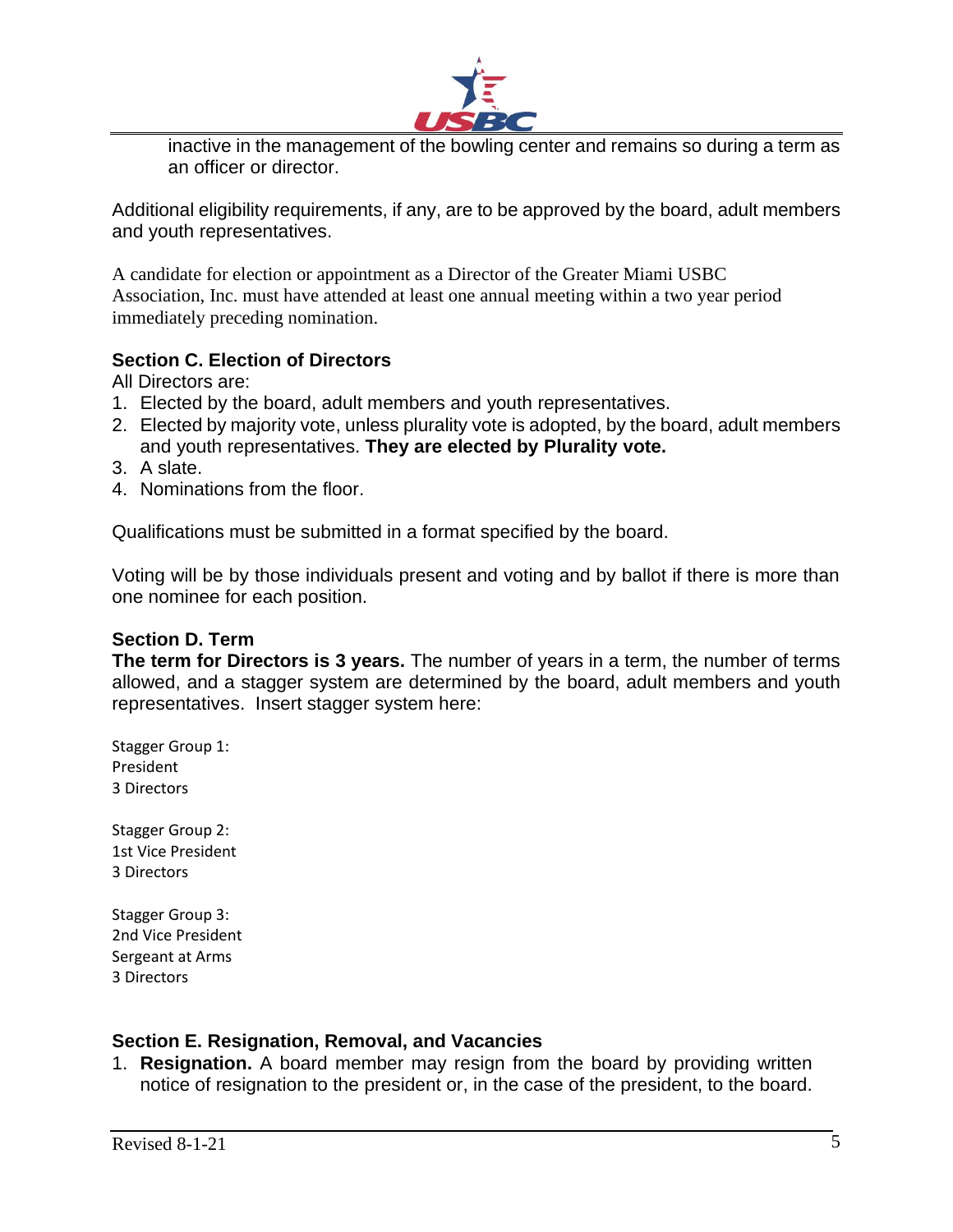

- 2. **Removal for Ineligibility.** A board member who is no longer eligible to serve on the Board may be removed by a two-thirds vote of the board when a quorum is present.
- 3. **Removal for Cause.** When a board member is accused, in writing, of failure to properly perform the duties of their office or otherwise engaging in improper or unfair activities or conduct, the board may conduct a meeting following the removal procedures in the Association Suspensions Procedures Chapter in the *USBC Association Policy Manual*. An appeal may be filed with USBC Headquarters within 15 days of the removal. Two-thirds written consent of the full board is required to seek re-election and/or re-appointment to the board.
- 4. **Removal for RVP Non-Compliance**. When a board member is determined to not be in compliance with the USBC's RVP policies, the member will be immediately declared ineligible and removed from the board with the position being declared vacant. No board action is required to remove the member from the board. The member will become eligible for re-election and/or re-appointment to the board upon notification from USBC of a change in their status.
- 5. **Vacancies.** The board fills vacancies in the president's position. All other vacancies are filled by the president, subject to approval by the board.

**Note:** When filling director vacancies, please consult with the youth committee for their recommendations.

# **Article VI Officers**

# **Section A. President and Vice President**

The Officers of this association shall include a president and vice president. *(*The association determines if more than one vice president or a sergeant-at-arms is necessary and defines their duties and responsibilities to be placed in your *Association's Operations Manual.)*

## **Section B. Election**

The board, adult members and youth representatives determine the election process. **(Check one)**

- **1. Officers are elected by a majority vote of the board from among the current Directors, unless state laws mandate otherwise; or**
- **2. Officers are elected by a majority vote of the board, adult members and youth representatives, present and voting from:**
	- a. **A slate.**
	- b. **Nominations from the floor.**

Qualifications must be submitted in a format specified by the board.

Voting will be by ballot if there is more than one nominee for each position.

## **Section C. Term**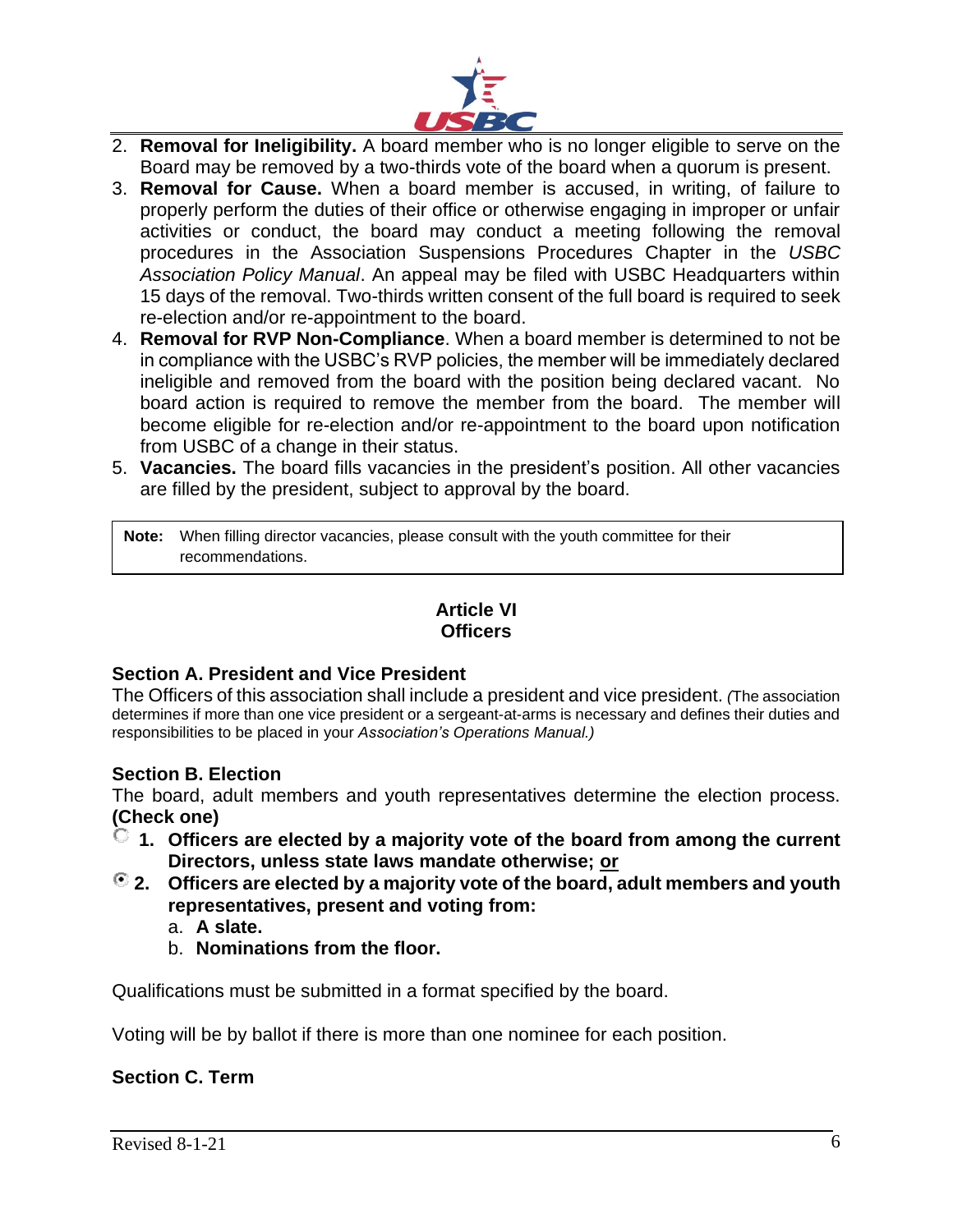

**The term for officers is 3 years, not to exceed three years in a term.** The board, adult members and youth representatives determine the number of years in a term, the number of terms allowed and a stagger system.

# **Section D. Authority and Duties**

## 1. **President**

- a. Presides at all meetings.
- b. Acts as spokesperson for the association.
- c. Appoints committees, with board approval.

**Note:** Committees should be composed of both board members and non-board members.

#### 2. **Vice President**

- a. Presides at all meetings when the president is absent.
- b. Performs other duties as prescribed by the board or requested by the president.

## 3. **Association Manager**

- a. Selected/appointed by and accountable to the board.
- b. Acts as the ex officio non-voting secretary/treasurer of the board or such other officer designation as required by law and determined by the board.
- c. Responsible for other duties as prescribed by the board and in the *USBC Association Policy Manual*.

#### **Article VII Meetings**

#### **Section A. Annual Meeting**

An annual meeting of the board, adult members and youth representatives shall be held at a time and place approved by the board. (See Article IX, Section D for the time frame for election of delegates and alternates to the USBC Annual Meeting.)

#### 1. **Attendance**

Attendance is open to all adult members, Youth representatives and USBC youth members bowling in USBC Leagues within the association's jurisdiction.

#### 2. **Voice and Vote**

Voice: Adult members and USBC youth members bowling in USBC Leagues within the association's jurisdiction may attend with voice only.

Vote: Board, adult members and youth representatives may attend with both voice and vote.

Absentee and proxy voting are not permitted.

## 3. **Responsibilities**

Board, adult members and youth representatives shall:

- 1) Adopt bylaws, with the exception of the youth dues.
- 2) Adopt local adult dues.
- 3) Elect:
	- a) Delegates and alternates for the USBC Annual Meeting.
	- b) Delegates and alternates representing adult members for the state annual meeting(s).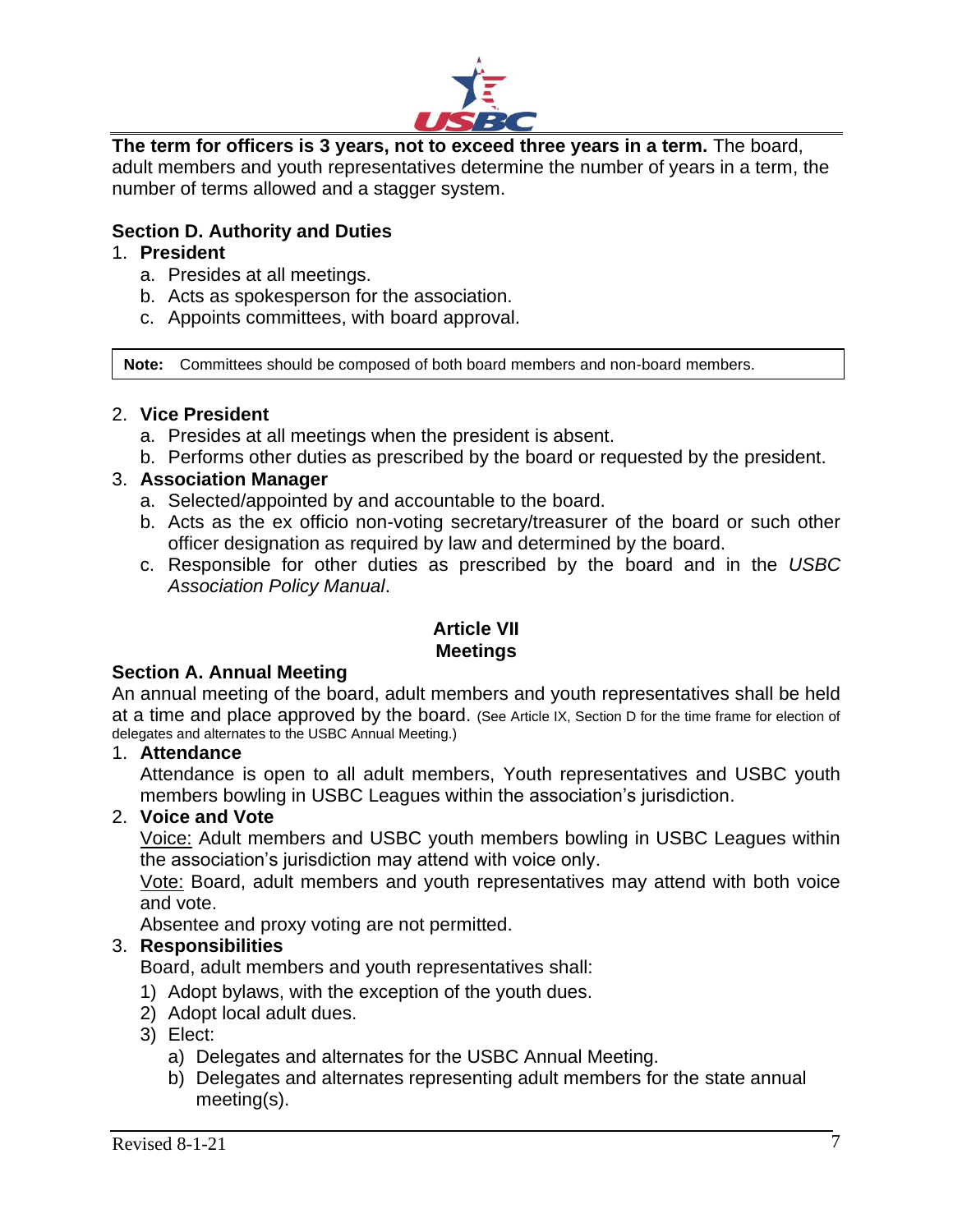

c) Youth delegates and alternates for the state annual meeting.

**Note:** A board member is a person elected to the board, to serve all members of the association.

The youth committee makes recommendations to the entire board on programs, tournaments, fund raisers, etc. and the board makes the final decision. On the adult side, committees also make these same recommendations and the board makes the final decision.

## 4. **Meeting Notice**

Written notice of the meeting shall be forwarded to the board, youth leagues, center representatives and league secretaries, which should be at least 15 days prior to the annual meeting.

## 5. **Special Meetings**

Special membership meetings may be called by the president or upon written request of at least three board members or at least twenty-five members of the association.

#### 6. **Quorum**

**15 members and youth representatives constitute a quorum.** The board, members and youth representatives determine the number.

## 7. **Action**

A majority vote of those adult members, Youth representatives and board present and voting, at a properly noticed meeting, when a quorum has been established, is required to take action, unless otherwise provided by law or these bylaws. Election of officers requires a majority vote. Election of directors requires a majority vote, unless plurality vote has been adopted in accordance with the bylaws. Election of delegates, youth delegates and alternates requires a plurality vote. Absentee and proxy voting and other types of voting agreements are not permitted.

## **Section B. Board Meeting**

The Board shall meet, at a minimum, as often as required by state law. Special meetings may be held upon the request of any board member if a majority of the board approves.

- 1. **Notice.** Written notice for all regular and special meetings shall be forwarded to the Board, which should be at least 15 days prior to the meeting.
- 2. **Quorum. 7 board members constitute a quorum.** The board, adult members and youth representatives determine the number. (Must be a number and not a percentage.)
- 3. **Action.** A majority vote of those officers and directors present and voting, at a properly noticed meeting, when a quorum has been established, is required to take action, unless otherwise provided by law or these bylaws. Absentee and proxy voting are not permitted.
- 4. **Action(s) Without a Meeting.** Actions that are deemed necessary to conduct business/operations of the association may be taken outside of a board meeting by use of mail, e-mail, or teleconferencing. This type of action must be permissible by state law and approved by the board, adult members and youth representatives.
	- a. The procedures found in the *USBC Association Policy Manual*, Chapter Ten, Section E must be followed.
	- b. **The association Does allow the board to vote via mail, e-mail, or teleconference.** (This action also applies to committees.)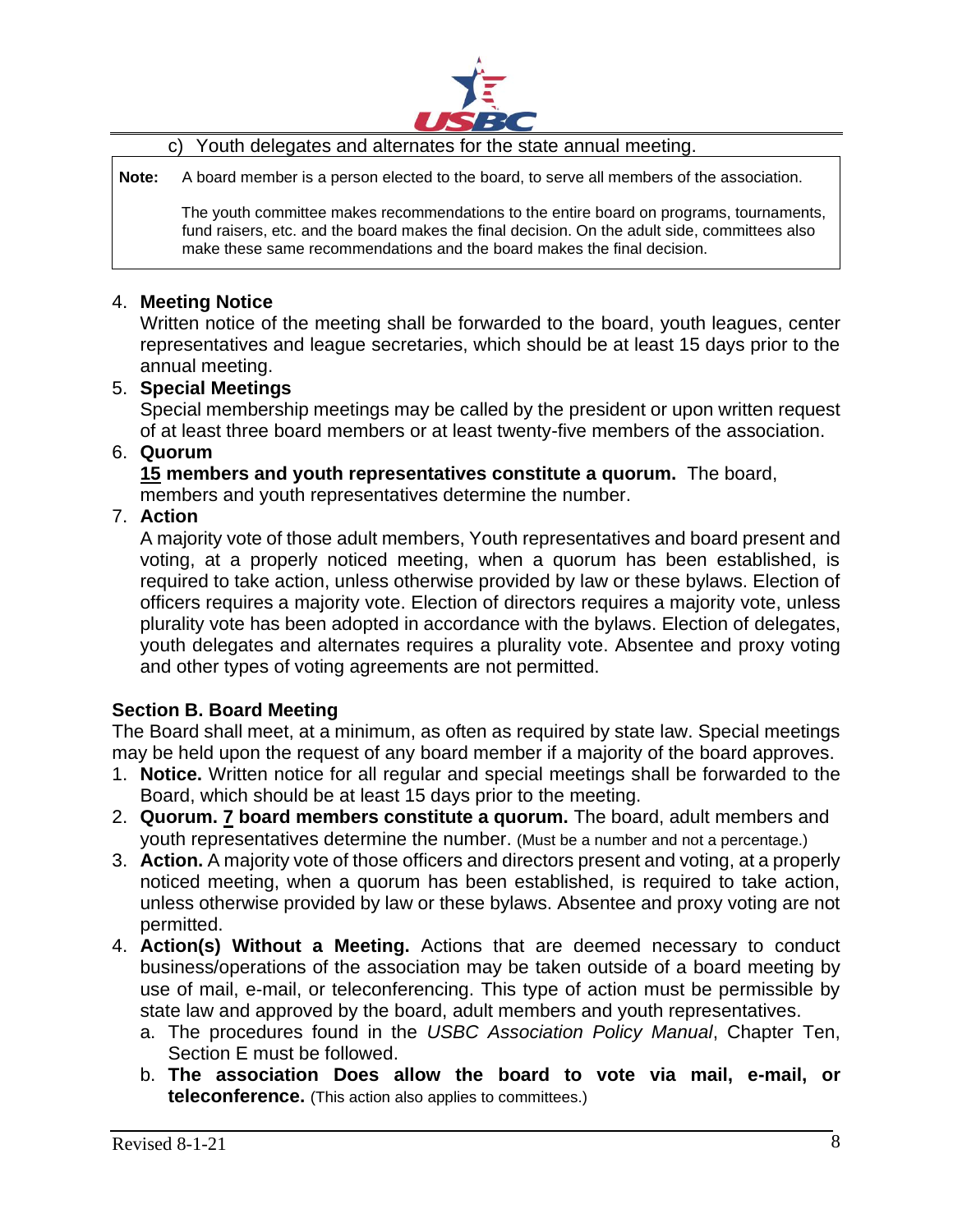

# **Section C. Parliamentary Procedure**

The most recent edition of *Robert's Rules of Order, Newly Revised*, governs all meetings.

## **Article VIII Committees**

#### **Section A. Standing Committees**

The association shall have the following standing committees: Finance and Youth.

- 1. **Finance Committee.** The committee is responsible for reviewing and monitoring association financial matters.
- 2. **Youth Committee.** The committee is responsible for monitoring, promoting, reviewing and recommending youth programs conducted by the association.

#### **Section B. Other Committees**

The President may establish other committees, with board approval.

# **Article IX Delegates, Youth Delegates and Alternates**

#### **Section A. USBC Annual Meeting**

Delegates and alternates are elected by plurality vote of the board, adult members and youth representatives, present and voting. (See Article VI, Section A of the national bylaws for representation.)

#### **Section B. State Annual Meeting**

The association has delegates representing adult members and youth delegates representing USBC youth members bowling in USBC Leagues within the association's jurisdiction.

Adult and youth delegates and alternates are elected by plurality vote of the board, adult members and youth representatives, present and voting.

#### **Section C. Eligibility**

- 1. **USBC Annual Meeting.** Delegates and alternates must be:
	- a. At least 18 years of age.
	- b. **Adult.** A USBC member in good standing of the association at the time of election and throughout their term. **Youth.** USBC youth member bowling in USBC Leagues within the association's jurisdiction.
- 2. **State Annual Meeting(s).** Delegates and alternates must be:
	- a. At least 14 years of age.
	- b. **Adult.** A USBC member in good standing of the association at the time of election and throughout their term.

**Youth.** USBC youth member bowling in USBC Leagues within the association's jurisdiction.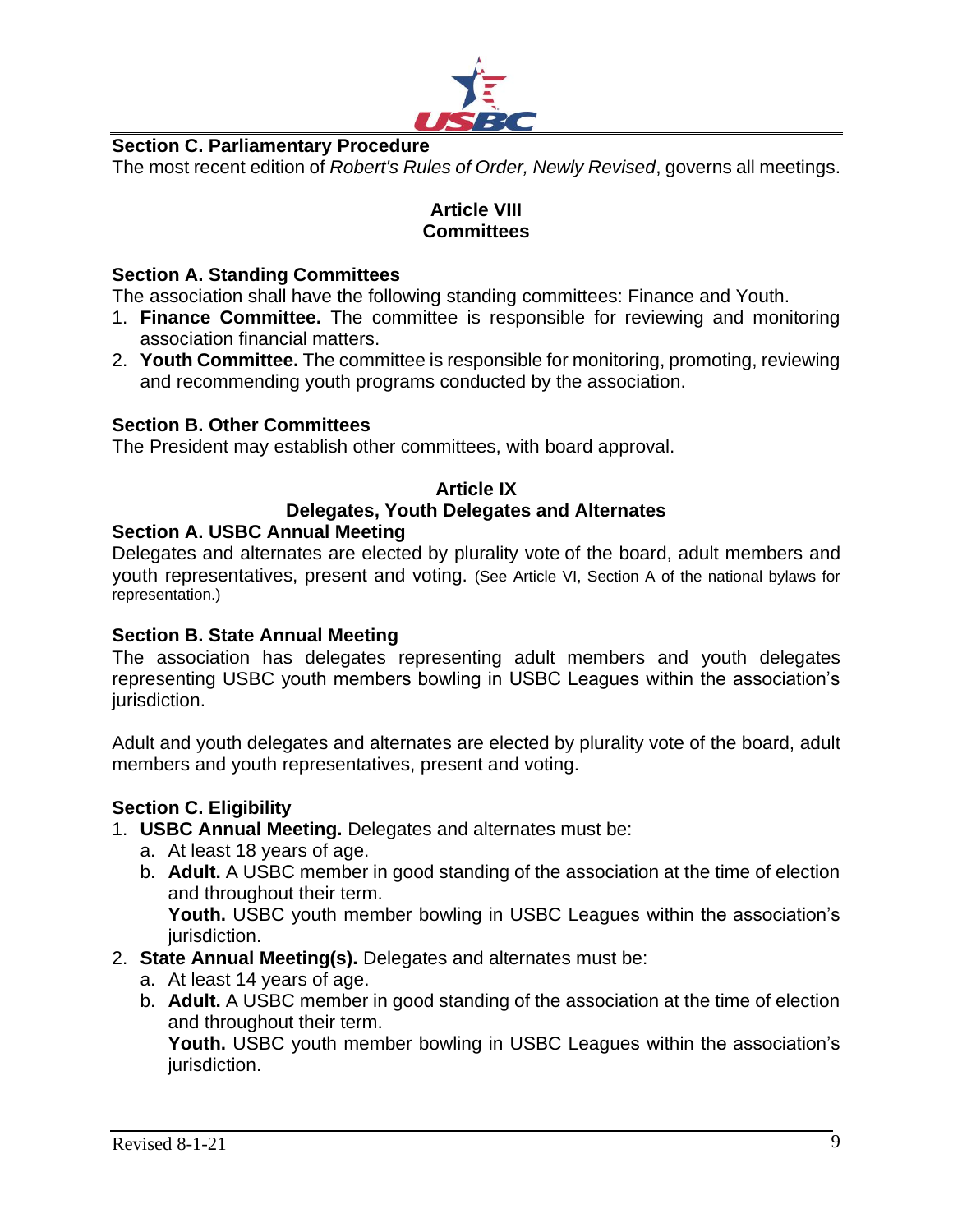

If a member is elected to represent more than one association to attend the same meeting, the first election shall stand and any succeeding election shall be declared null and void.

An association is not eligible to send delegates and youth delegates if it is declared delinquent or USBC has revoked its charter.

**Note:** An association that has not processed dues for the current season shall be considered delinquent.

## **Section D. Election**

Delegates, youth delegates and alternates serve for one year, beginning August 1, and are elected by:

- 1. Board, adult members and youth representatives.
- 2. A slate.
- 3. Nominations from the floor. (Qualifications must be submitted in a format specified by the board.)
- 4. Plurality vote. The election shall be by ballot, except that a voice vote may be taken when the number of candidates does not exceed the number of positions to be filled.
- 5. Alternates shall serve in order of their election.

The election is to be held in compliance with the USBC or state annual meeting requirements.

#### **Section E. Vacancies**

Vacancies are filled for the un-expired portion of each term by the alternates in the order in which they were elected. If a vacancy still exists, the president fills the vacant position by appointment.

The appointee must also meet the same eligibility requirements as elected positions.

#### **Article X Amendments**

#### **Section A. Procedure**

Any member of the association or USBC youth member who bowls in USBC Leagues in the association's jurisdiction may submit proposed amendments to these bylaws. The bylaws may be amended at any membership meeting by a two-thirds vote of the board, adult members and youth representatives present and voting. The amendment must be:

- 1. Submitted in writing to the association manager or president.
- 2. **Submitted at least 30 days prior to the membership meeting when the association is considering the proposal.** The date or number of days is to be set by the board, adult members and youth representatives. (See Section B, Change in Adult Dues.)

## **Section B. Change in Adult Dues**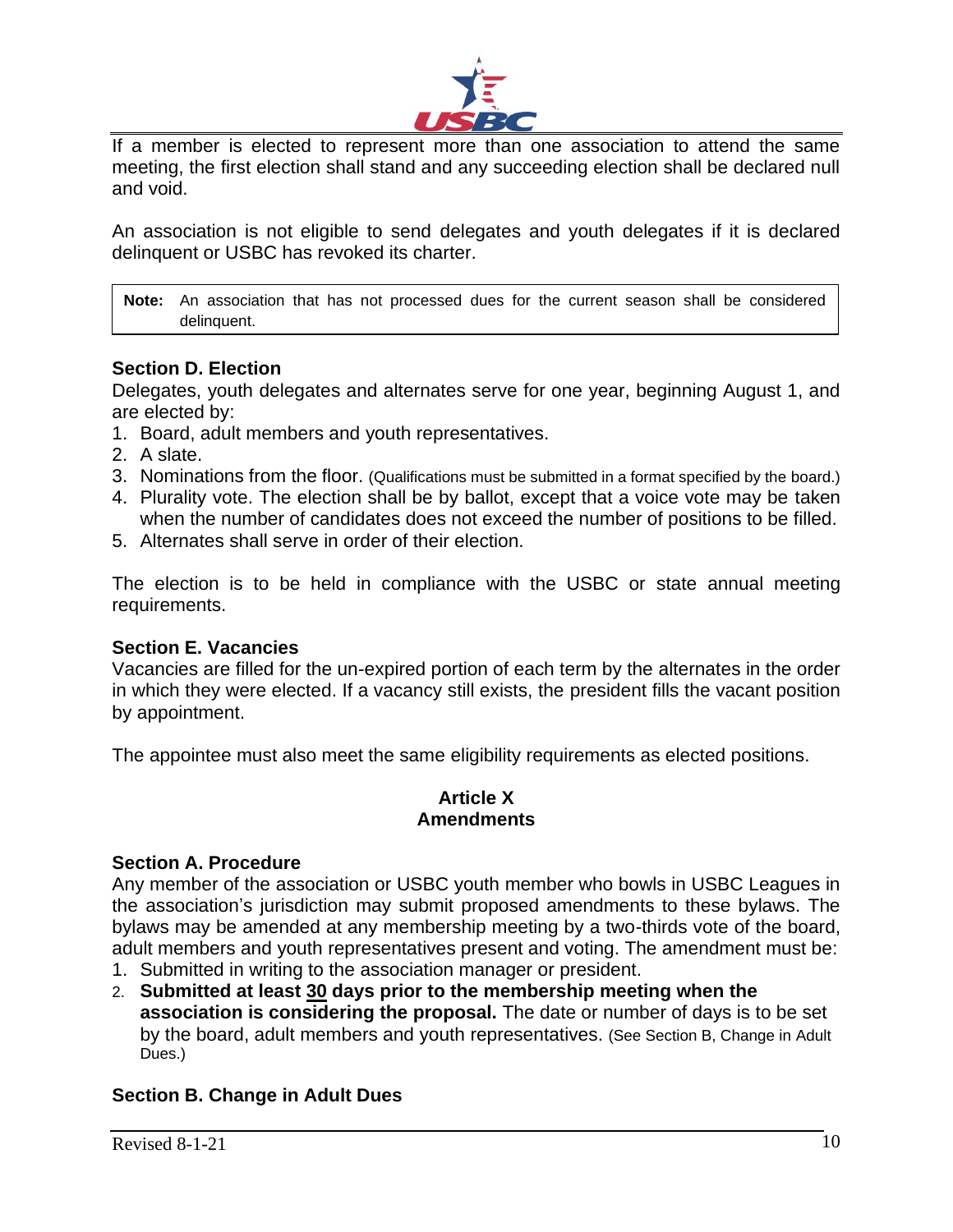

Forward a notice to each league secretary and board at least 15 days prior to the meeting at which the proposed change is considered. The notice must:

- 1. Be in writing.
- 2. Specify the amount of the change.
- 3. Specify the reason for the change.

Notification of any adopted change in adult dues, and the reason for the change, will be forwarded, in writing, to each league secretary.

#### **Section C. Effective Date**

All amendments are effective August 1, following adoption, unless otherwise specified when adopted.

## **Article XI Fiscal Year**

The fiscal year of this association is August 1 through July 31.

## **Article XII Indemnification**

Directors, officers, and other authorized volunteers, employees or agents shall be indemnified against claims for personal and individual liability arising in connection with their positions or service on behalf of the association to the full extent permitted by law.